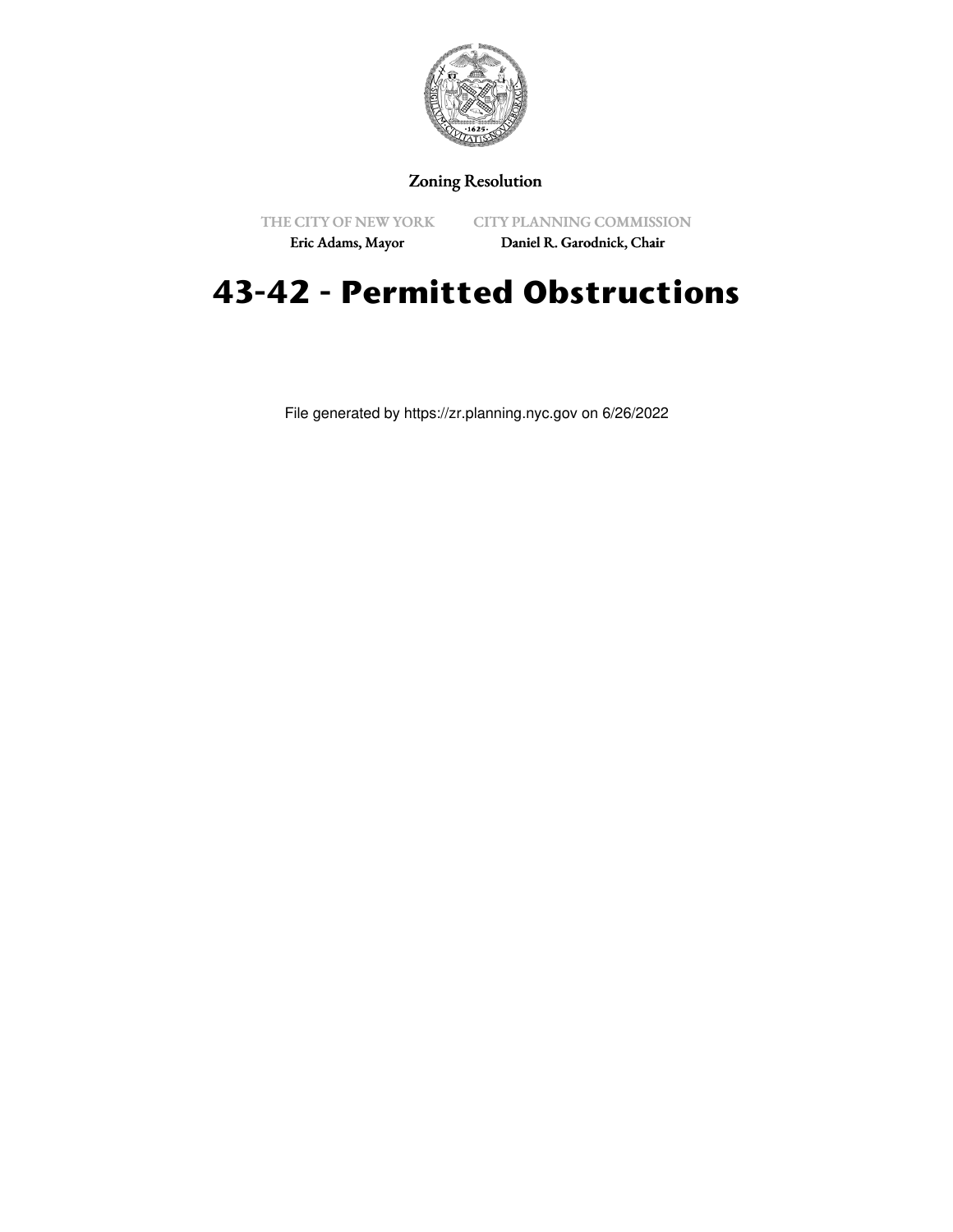## **43-42 - Permitted Obstructions**

LAST AMENDED 4/30/2012

In all #Manufacturing Districts#, the following obstructions shall be permitted to penetrate a maximum height limit or a #sky exposure plane# set forth in Sections 43-43 (Maximum Height of Front Wall and Required Front Setbacks), 43-44 (Alternate Front Setbacks) or 43-49 (Limited Height Districts).

- (a) Awnings and other sun control devices, provided that when located at a level higher than the first #story#, excluding a #basement#, all such awnings and other sun control devices:
	- (1) shall be limited to a maximum projection from a #building# wall of 2 feet, 6 inches, except when located on the first #story# above a setback;
	- (2) shall have solid surfaces that, in aggregate, cover an area no more than 30 percent of the area of the #building# wall (as viewed in elevation) from which they project; and
	- (3) may rise above the permitted #building# height, up to the height of a parapet wall or guardrail permitted in accordance with this Section.

When located on the first #story# above a setback, awnings and other sun control devices shall be limited to a projection of 50 percent of the depth of the required setback, and shall be limited, in total, to 50 percent of the width of the #building# wall from which they project;

- (b) #Building# columns, having an aggregate width equal to not more than 20 percent of the #aggregate width of street walls# of a #building#, to a depth not exceeding 12 inches, in an #initial setback distance#, optional front open area, or any other required setback distance or open area set forth in Sections 43-43, 43-44 or 43-45 (Tower Regulations);
- (c) Chimneys or flues, with a total width not exceeding 10 percent of the #aggregate width of street walls# of a #building# at any given level;
- (d) Decks, and other surfaces for recreational activities, not more than 3 feet, 6 inches in height, as measured from the maximum height limit, or the finished level of the roof as it existed on April 30, 2012, whichever is higher;
- (e) Elevator or stair bulkheads (including shafts; and vestibules not larger than 60 square feet in area providing access to a roof), roof water tanks and #accessory# mechanical equipment (including enclosures), other than solar or wind energy systems, provided that:
	- (1) such obstructions shall be located not less than 10 feet from the #street wall# of a #building#, except that such obstructions need not be set back more than 25 feet from a #narrow# #street line# or more than 20 feet from a #wide# #street line#. However, such restrictions on location shall not apply to elevator or stair bulkheads (including shafts or vestibules), provided the #aggregate width of street walls# of such bulkheads within 10 feet of a #street wall#, facing each #street# frontage, times their average height, in feet, does not exceed an area equal to four times the width, in feet, of the #street wall# of the #building# facing such frontage;
	- (2) all mechanical equipment shall be screened on all sides;
	- (3) such obstructions and screening are contained within a volume that complies with one of the following:
		- (i) the product, in square feet, of the #aggregate width of street walls# of such obstructions facing each #street# frontage, times their average height, shall not exceed an area equal to eight times the width, in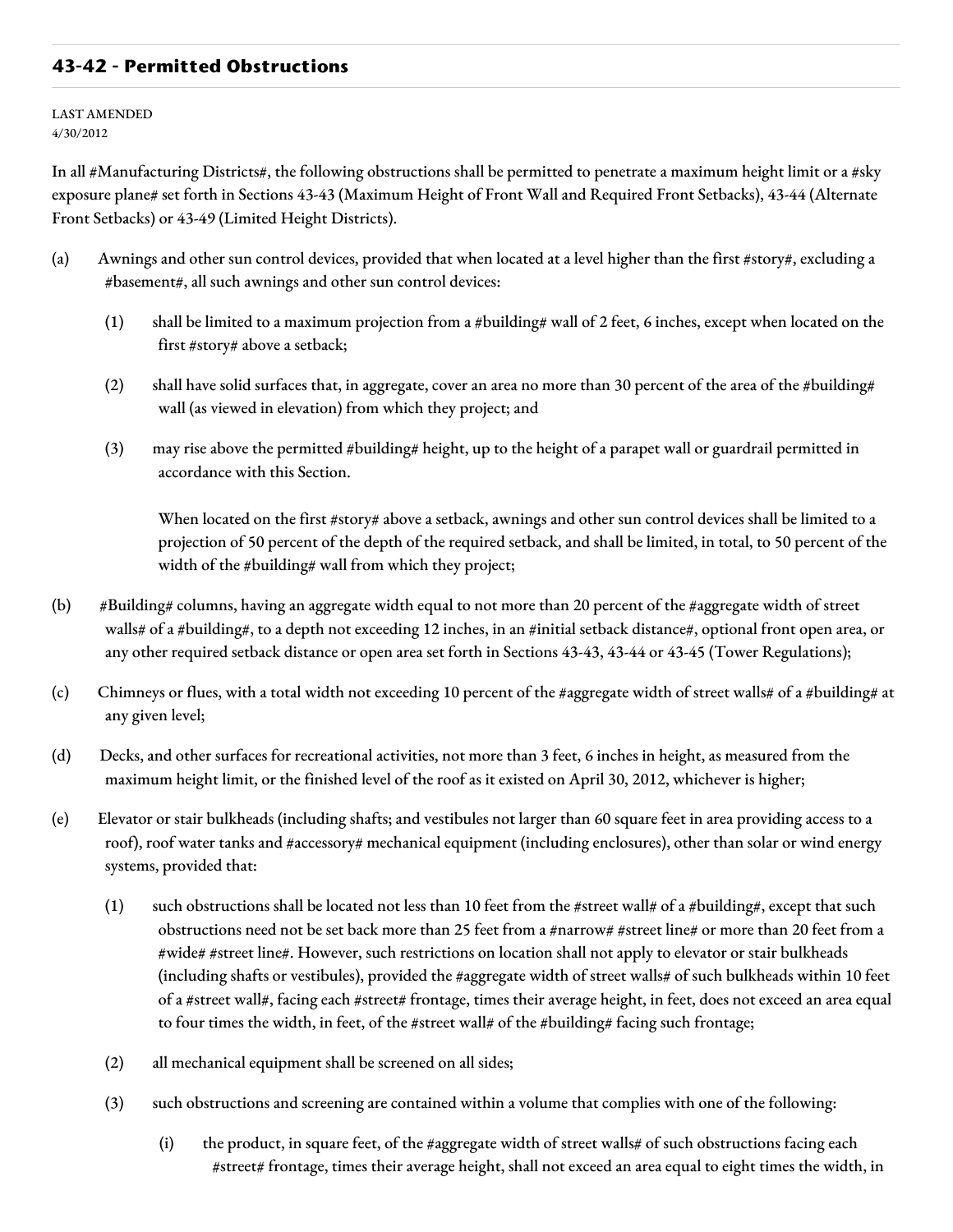feet, of the #street wall# of the #building# facing such frontage; or

(ii) the #lot coverage# of all such obstructions does not exceed 20 percent of the #lot coverage# of the #building#, and where the maximum permitted height of a #building# is less than 120 feet, such obstructions are limited to a maximum height of 25 feet, and where the maximum permitted height of a #building# is 120 feet or greater, such obstructions are limited to a maximum height of 40 feet.

For the purposes of this paragraph, (e), #abutting# #buildings# on a single #zoning lot# may be considered to be a single #building#;

- (f) Exterior wall thickness, up to eight inches, where such wall thickness is added to the exterior face of a #building# wall existing on April 30, 2012, provided the added wall thickness has a thermal resistance (R-value) of at least 1.5 per inch. Where #buildings# that have added exterior wall thickness pursuant to this Section are #enlarged#, such #enlarged# portion may similarly penetrate a maximum height limit in order to align with the exterior walls of the existing #building#, provided such #enlargement# contains less #floor area# than the existing #building#, and there is no penetration of #floor area# above a maximum height limit;
- (g) Flagpoles or aerials;
- (h) House of worship towers, ornamental, having no #floor area# in portion of tower penetrating such height limit or #sky exposure plane#;
- (i) Parapet walls, not more than four feet in height, as measured from the maximum height limit, or the finished level of the roof as it existed on April 30, 2012, whichever is higher. A guardrail with a surface at least 70 percent open or with an opacity of not more than 30 percent (as viewed in elevation), shall be permitted above a parapet wall or within two feet of a parapet wall, provided such guardrail is not more than four feet above the accessible level of a roof. Such restriction on guardrail height shall not apply when located beyond two feet from a parapet wall;
- (j) Roof thickness, up to eight inches, to accommodate the addition of insulation, for #buildings# or portions of #buildings# constructed prior to April 30, 2012. For a #building# that has added roof thickness pursuant to this paragraph, (j), an #enlargement# may align with the finished roof surface of such #building#, provided the #enlarged# portion does not exceed the maximum height limit by more than eight inches;
- (k) Rooftop greenhouses, permitted pursuant to Section 75-01 (Certification for Rooftop Greenhouses);
- (l) Skylights, clerestories or other daylighting devices, not more than four feet in height, as measured from the maximum height limit, or the finished level of the roof as it existed on April 30, 2012, whichever is higher. Such devices shall be limited to a #lot coverage# not greater than 10 percent of the #lot coverage# of the roof and be located at least eight feet from the #street wall# edge. However, such devices shall not be permitted obstructions above a roof with a slope greater than 20 degrees;
- (m) Solar energy systems:
	- (1) on the roof of a #building#, up to four feet in height, as measured from the maximum height limit, or the finished level of the roof, whichever is higher;
	- (2) on the roof of a #building#, greater than four feet in height, as measured from the maximum height limit, or the finished level of the roof, whichever is higher, provided that all such portions above four feet are set back at least six feet from a #street wall#, limited to a #lot coverage# not greater than 25 percent of the #lot coverage# of the roof and do not exceed:
		- (i) a height of 15 feet;